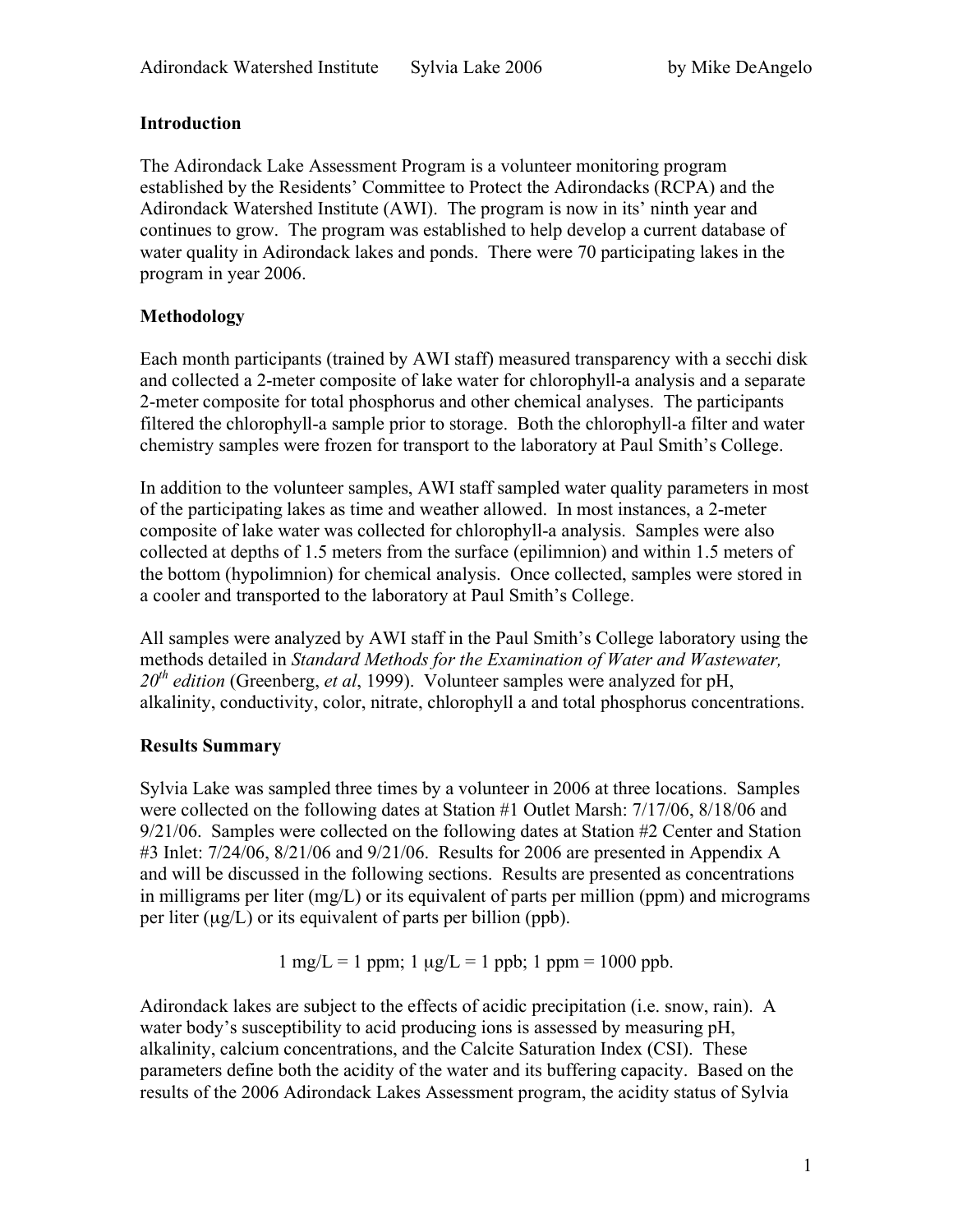Lake is considered to be satisfactory with no danger or possible future threat from further acidic inputs due to its' high alkalinity and pH levels.

Limnologists, the scientists who study bodies of fresh water, classify lake health (trophic status) into three main categories: oligotrophic, mesotrophic, and eutrophic. The trophic status of a lake is determined by measuring the level of three basic water quality parameters: total phosphorus, chlorophyll-a, and secchi disk transparency. These parameters will be defined in the sections that follow. Oligotrophic lakes are characterized as having low levels of total phosphorus, and, as a consequence, low levels of chlorophyll-a and high transparencies. Eutrophic lakes have high levels of total phosphorus and chlorophyll-a, and, as a consequence, low transparencies. Mesotrophic lakes have moderate levels of all three of these water quality parameters. Based upon the results of the 2006 Adirondack Lakes Assessment Program, Sylvia Lake is considered to be an oligotrophic water body.

# **pH**

The pH level is a measure of acidity (concentration of hydrogen ions in water), reported in standard units on a logarithmic scale that ranges from 1 to 14. On the pH scale, 7 is neutral, lower values are more acidic, and higher numbers are more basic. In general, pH values between 6.0 and 8.0 are considered optimal for the maintenance of a healthy lake ecosystem. Many species of fish and amphibians have difficulty with growth and reproduction when pH levels fall below 5.5 standard units. Lake acidification status can be assessed from pH as follows:

| $pH$ less than 5.0         | Critical or Impaired            |
|----------------------------|---------------------------------|
| pH between $5.0$ and $6.0$ | <b>Endangered or Threatened</b> |
| $pH$ greater than 6.0      | Satisfactory or Acceptable      |

The pH in the upper waters of Sylvia Lake ranged from 7.39 to 7.93. The average pH for outlet marsh was 7.63, for lake center it was 7.61 and for Inlet it was 7.93. Based solely on pH, Sylvia Lake's acidity levels should be considered satisfactory with no harm from further acidic inputs. The pH's for all three stations were very similar.

# **Alkalinity**

Alkalinity (acid neutralizing capacity) is a measure of the buffering capacity of water, and in lake ecosystems refers to the ability of a lake to absorb or withstand acidic inputs. In the northeast, most lakes have low alkalinities, which mean they are sensitive to the effects of acidic precipitation. This is a particular concern during the spring when large amounts of low pH snowmelt runs into lakes with little to no contact with the soil's natural buffering agents. Alkalinity is reported in milligrams per liter (mg/L) or microequivelents per liter ( $\mu$ eq/L). Typical summer concentrations of alkalinity in northeastern lakes are around 10 mg/l (200 µeq/L). Lake acidification status can be assessed from alkalinity as follows: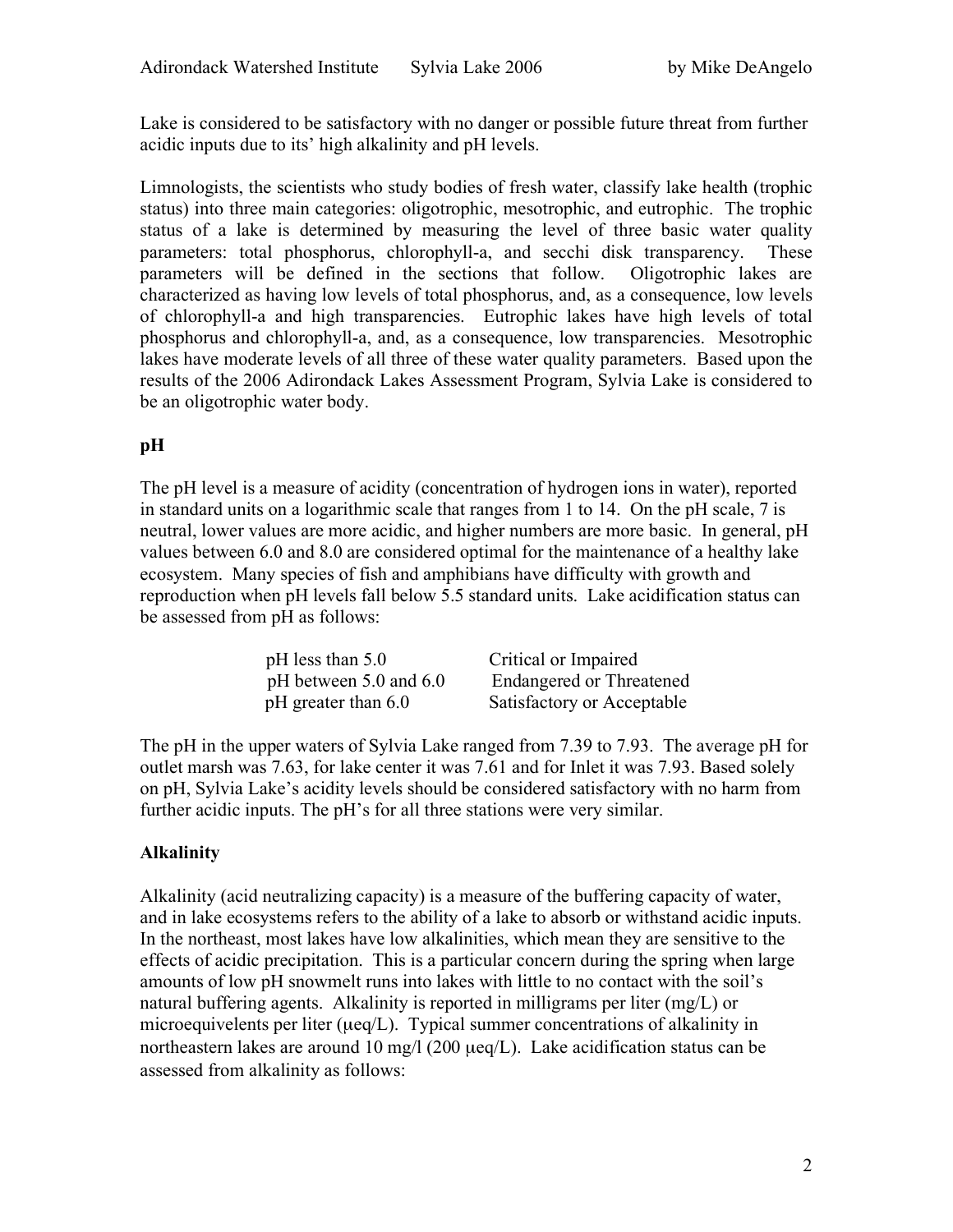| Alkalinity less than 0 ppm       | Acidified                  |
|----------------------------------|----------------------------|
| Alkalinity between 0 and 2 ppm   | <b>Extremely sensitive</b> |
| Alkalinity between 2 and 10 ppm  | Moderately sensitive       |
| Alkalinity between 10 and 25 ppm | Low sensitivity            |
| Alkalinity greater than 25 ppm   | Not sensitive              |

 The alkalinity of the upper waters of Sylvia Lake ranged from 79.6 ppm to 124.4 ppm. The average alkalinity for outlet marsh was 99.6, for lake center it was 108.1 ppm, and for inlet it was 100.9 ppm. These values indicate no sensitivity to acidification. The alkalinity for all three stations was very similar.

# **Calcium**

Calcium is one of the buffering materials that occur naturally in the environment. However, it is often in short supply in Adirondack lakes and ponds, making these bodies of water susceptible to acidification by acid precipitation. Calcium concentrations provide information on the buffering capacity of that lake, and can assist in determining the timing and dosage for acid mitigation (liming) activities. Adirondack lakes containing less than 2.5 ppm of calcium are considered to be sensitive to acidification.

 The calcium in Sylvia Lake could not be measured in 2006 based on lack of a site visit by AWI staff.

#### **Calcite Saturation Index**

The Calcite Saturation Index (CSI) is another method that is used to determine the sensitivity of a lake to acidification. High CSI values are indicative of increasing sensitivity to acidic inputs. CSI is calculated using the following formula:

$$
CSI = -\log_{10} 40000 - \log_{10} 50000 - pH + 2
$$

Where  $Ca =$  Calcium level of water sample in ppm or mg/L  $Alk = Alkalinity$  of the water sample in ppm or mg/L  $pH = pH$  of the water sample in standard units

Lake sensitivity to acidic inputs is assessed from CSI as follows:

| CSI greater than 4 | Very vulnerable to acidic inputs       |
|--------------------|----------------------------------------|
| CSI between 3 & 4  | Moderately vulnerable to acidic inputs |
| CSI less than 3    | Low vulnerability to acidic inputs     |

CSI values for Sylvia Lake could not be calculated without calcium concentrations.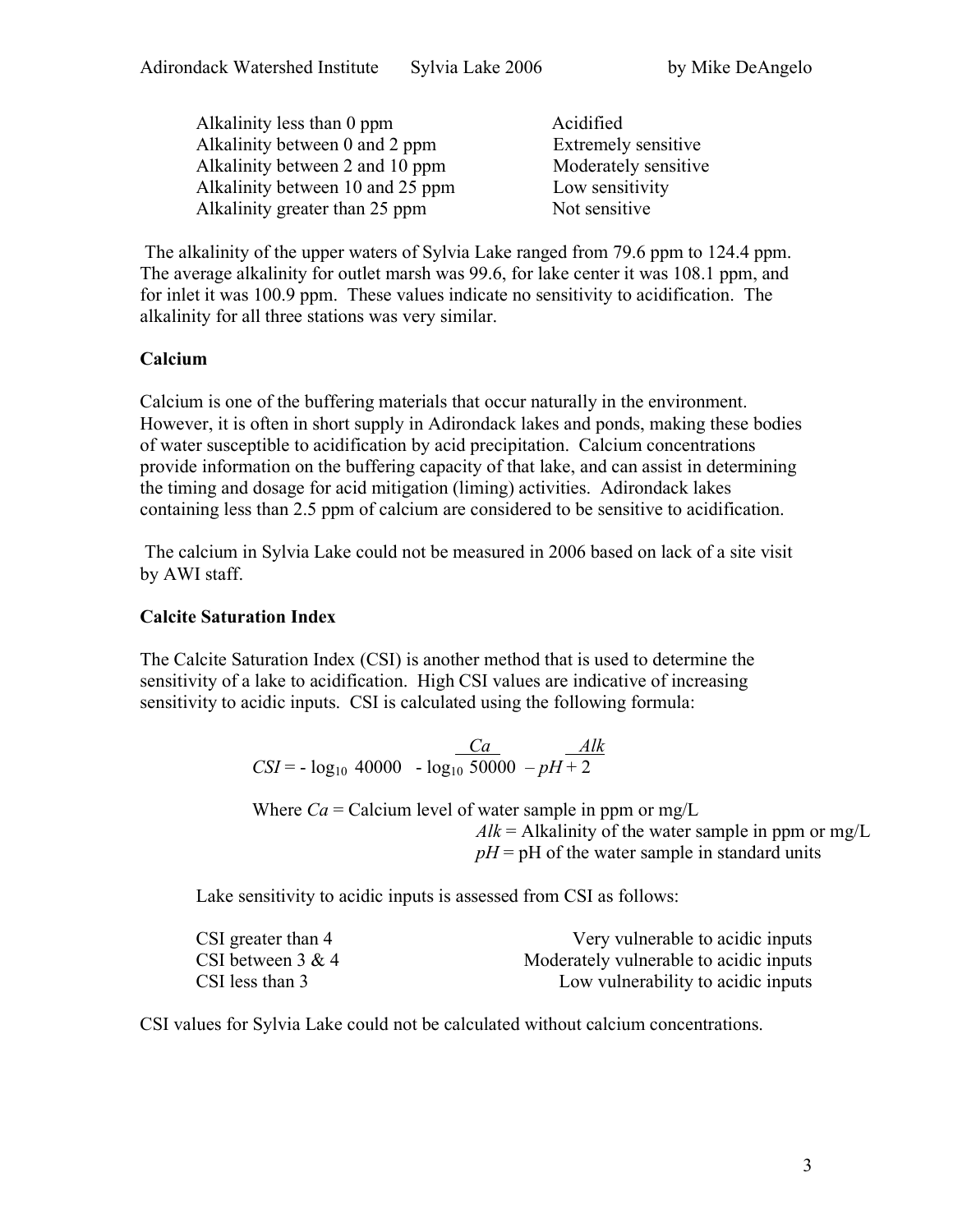#### **Total Phosphorus**

Phosphorus is one of the three essential nutrients for life, and in northeastern lakes, it is often the controlling, or limiting, nutrient in lake productivity. Total phosphorus is a measure of all forms of phosphorus, both organic and inorganic. Total phosphorus concentrations are directly related to the trophic status (water quality conditions) of a lake. Excessive amounts of phosphorus can lead to algae blooms and a loss of dissolved oxygen within the lake. Surface water (epilimnion) concentrations of total phosphorus less than 10 ppb are associated with oligotrophic (clean, clear water) conditions. Concentrations greater than 25 ppb are associated with eutrophic (nutrient-rich) conditions.

The total phosphorus in the upper waters of Sylvia Lake ranged from 7 ppb to 13 ppb. The average for outlet marsh was 9 ppb, for lake center 9 ppb and for inlet the average was 10 ppb. This is indicative of oligotrophic conditions and the results for all three stations were very similar.

# **Chlorophyll-a**

Chlorophyll-a is the green pigment in plants used for photosynthesis, and measuring it provides information on the amount of algae (microscopic plants) in lakes. Chlorophyll-a concentrations are also used to classify a lakes trophic status. Concentrations less than 2 ppb is associated with oligotrophic conditions and those greater than 8 ppb are associated with eutrophic conditions.

The chlorophyll-a concentrations in the upper waters of Sylvia Lake ranged from 1.47 ppb to 2.75 ppb. The average concentration for outlet marsh was 1.98 ppb, for lake center it was 1.91 ppb and for inlet it was 2.07 ppb. This is indicative of oligotrophic conditions and the results for all three stations are similar.

# **Secchi Disk Transparency**

Transparency is a measure of water clarity in lakes and ponds. It is determined by lowering a 20 cm black and white disk (Secchi) into a lake to the depth where it is no longer visible from the surface. This depth is then recorded in meters. Since algae are the main determinant of water clarity in non-stained, low turbidity (suspended silt) lakes, transparency is also used as an indicator of the trophic status of a body of water. Secchi disk transparencies greater than 4.6 meters (15.1 feet) are associated with oligotrophic conditions, while values less than 2 meters (6.6 feet) are associated with eutrophic conditions (DEC & FOLA, 1990).

Secchi disk transparency in Sylvia Lake ranged from 4.7 to 6.5. The average for outlet marsh was 5.8 meters, for lake center it was 5.9 meters and for inlet the average was 5.5 meters. These values are indicative of oligotrophic conditions and the values are similar for all three stations.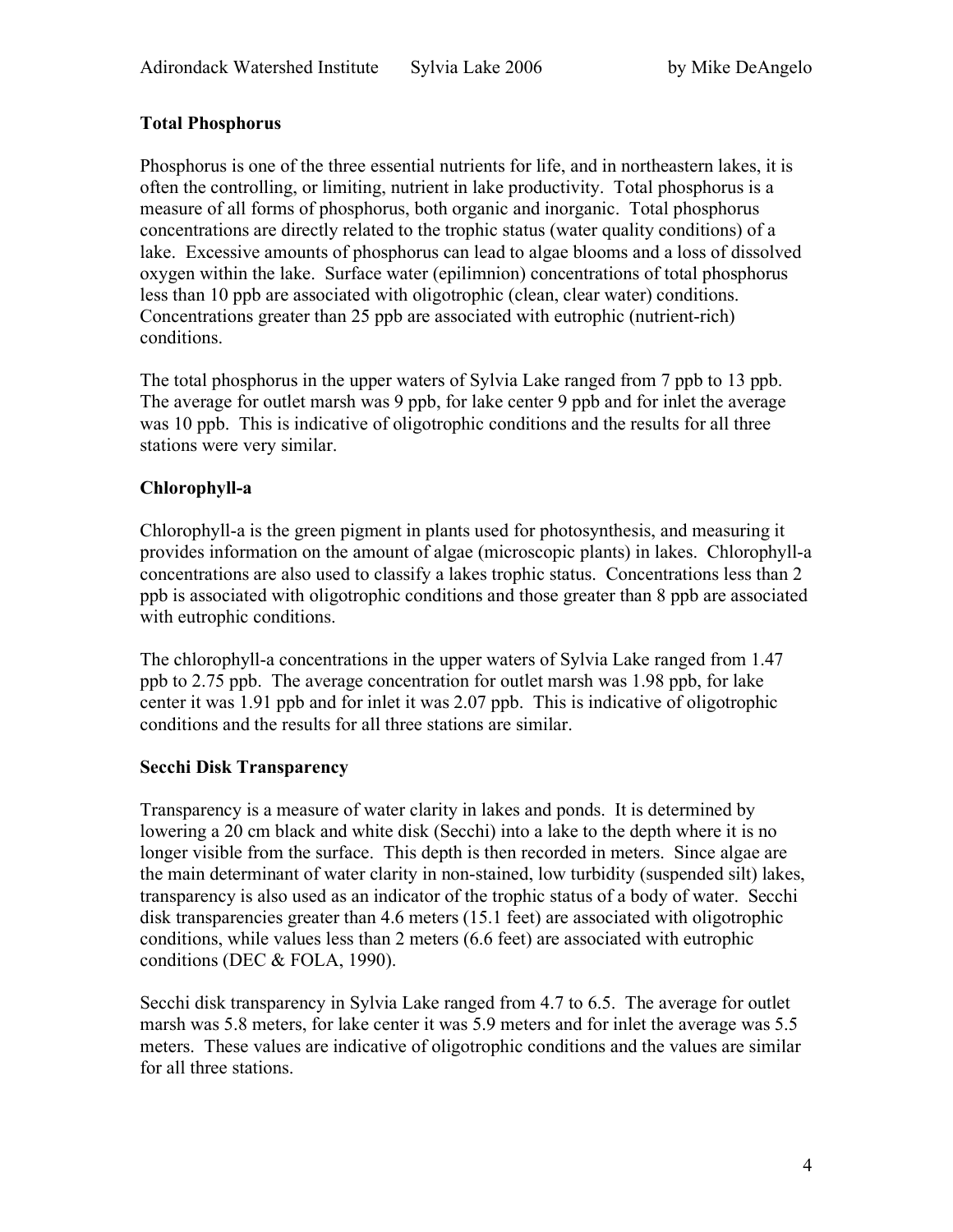# **Nitrate**

Nitrogen is another essential nutrient for life. Nitrate is an inorganic form of nitrogen that is naturally occurring in the environment. It is also a component of atmospheric pollution. Nitrogen concentrations are usually less than 1 ppm in most lakes. Elevated levels of nitrate concentration may be indicative of lake acidification or wastewater pollution.

Nitrate in Sylvia Lake ranged from 0.0 to 0.1 ppm. The average nitrate in the upper waters was found to be 0.0 ppm for all three locations.

# **Chloride**

Chloride is an anion that occurs naturally in surface waters, though typically in low concentrations. Background concentrations of chloride in Adirondack Lakes are usually less than 1 ppm. Chloride levels 10 ppm and higher is usually indicative of pollution and, if sustained, can alter the distribution and abundance of aquatic plant and animal species. The primary sources of additional chloride in Adirondack lakes are road salt (from winter road de-icing) and wastewater (usually from faulty septic systems). The most salt impacted waters in the Adirondacks usually have chloride concentrations of 100 ppm or less.

The chloride in the upper waters of Sylvia Lake ranged from 10 to 15 ppm. The average for outlet marsh was 13.7 ppm, for center lake it was 13.0 ppm and for Inlet it was 14.0 ppm.

# **Conductivity**

Conductivity is a measure of the ability of water to conduct electric current, and will increase as dissolved minerals build up within a body of water. As a result, conductivity is also an indirect measure of the number of ions in solution, mostly as inorganic substances. High conductivity values (greater than 50 uohms/cm) may be indicative of pollution by road salt runoff or faulty septic systems. Conductivities may be naturally high in water that drains from bogs or marshes. Eutrophic lakes often have conductivities near 100 µohms/cm, but may not be characterized by pollution inputs. Clean, clear-water lakes in our region typically have conductivities up to 30 uohms/cm, but values less than 50 µohms/cm are considered normal.

The conductivity in the upper waters of Sylvia Lake ranged from 161.6 µohms/cm to 227.0 µohms/cm. The average conductivity for outlet marsh was 200.2 µohms/cm, for lake center 196.2 uohms/cm, and for the inlet it was 198.5 uohms/cm. The values were similar for all three stations.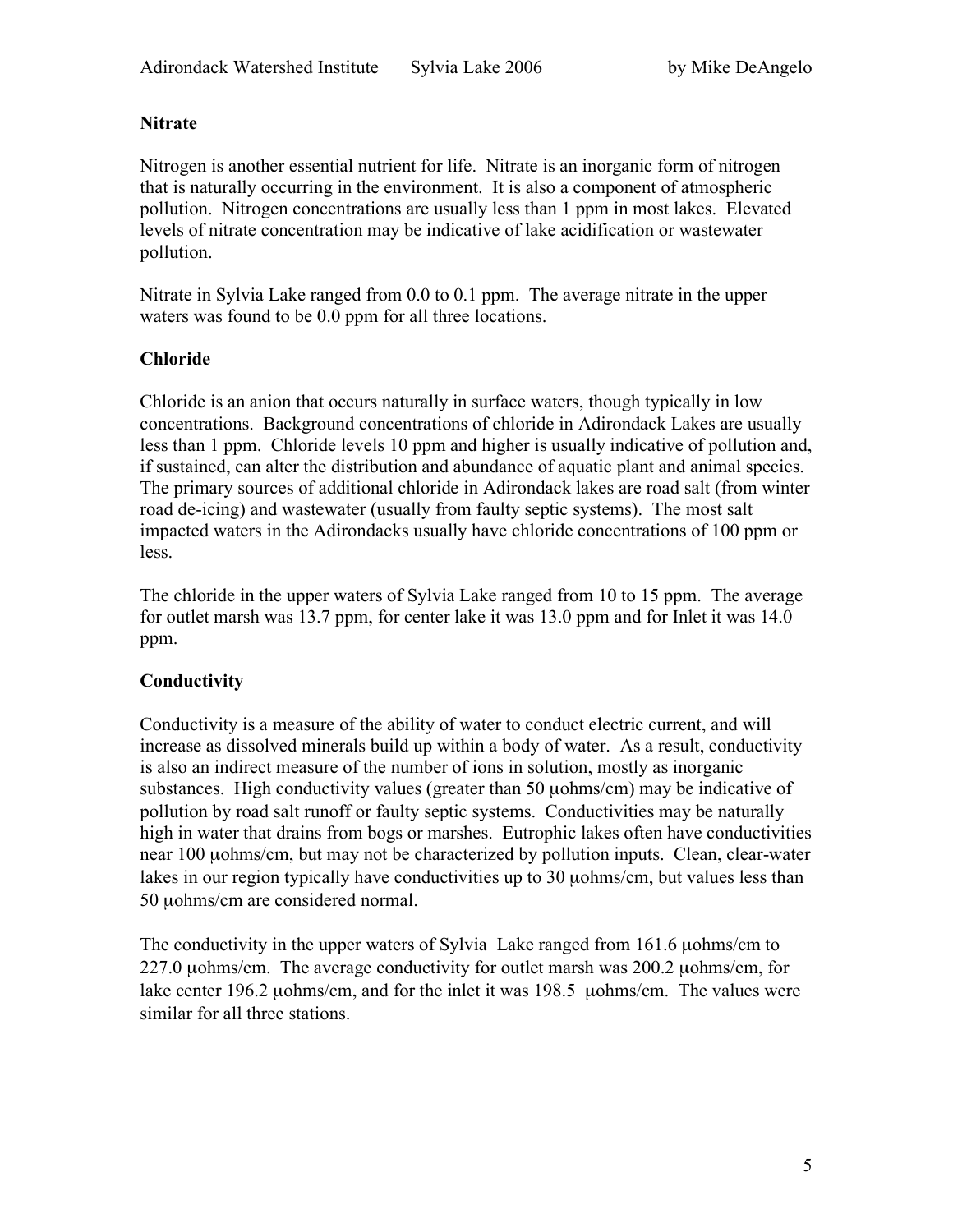# **Color**

The color of water is affected by both dissolved materials (e.g., metallic ions, organic acids) and suspended materials (e.g., silt and plant pigments). Water samples are collected and compared to a set of standardized chloroplatinate solutions in order to assess the degree of coloration. The measurement of color is usually used in lake classification to describe the degree to which the water body is stained due to the accumulation of organic acids. The standard for drinking water color, as set by the United States Environmental Protection Agency (US EPA) using the platinum-cobalt method, is 15 Pt-Co. However, dystrophic lakes (heavily stained, often the color of tea) are common in this part of the country, and are usually found in areas with poorly drained soils and large amounts of coniferous vegetation (i.e., pines, spruce, hemlock). Dystrophic lakes usually have color values upwards of 75 Pt-Co.

Color can often be used as a possible index of organic acid content since higher amounts of total organic carbon (TOC) are usually found in colored waters. TOC is important because it can bond with aluminum in water, locking it up within the aquatic system and resulting in possible toxicity to fish (see Aluminum).

The color in the upper waters of Sylvia Lake ranged from 10 Pt-Co to 23 Pt-Co. The average color for outlet marsh was 16.7 Pt-Co, for lake center it was 14.0 Pt-Co, and for inlet it was 10 Pt-Co. All three stations had similar color levels.

# **Aluminum**

Aluminum is one of the most abundant elements found within the earth's crust. Acidic runoff (from rainwater and snowmelt) can leach aluminum out of the soil as it flows into streams and lakes. If a lake is acidic enough, aluminum may also be leached from the sediment at the bottom of it. Low concentrations of aluminum can be toxic to aquatic fauna in acidified water bodies, depending on the type of aluminum available, the amount of dissolved organic carbon available to bond with the aluminum, and the pH of the water. Aluminum can form thick mucus that has been shown to cause gill destruction in aquatic fauna (i.e., fish, insects) and, in cases of prolonged exposure, can cause mortality in native fish populations (Potter, 1982). Aluminum concentrations are reported as mg/L of total dissolved aluminum.

The aluminum was not measured due to lack of a site visit by AWI staff.

# **Dissolved Oxygen**

The dissolved oxygen in a lake is an extremely important parameter to measure. If dissolved oxygen decreases as we approach the bottom of a lake we know that there is a great amount of bacterial decay that is going on. This usually means that there is an abundance of nutrients, like phosphorous that have collected on the lake bottom. Oligotrophic lakes tend to have the same amount of dissolved oxygen from the surface waters to the lake bottom, thus showing very little bacterial decay. Eutrophic lakes tend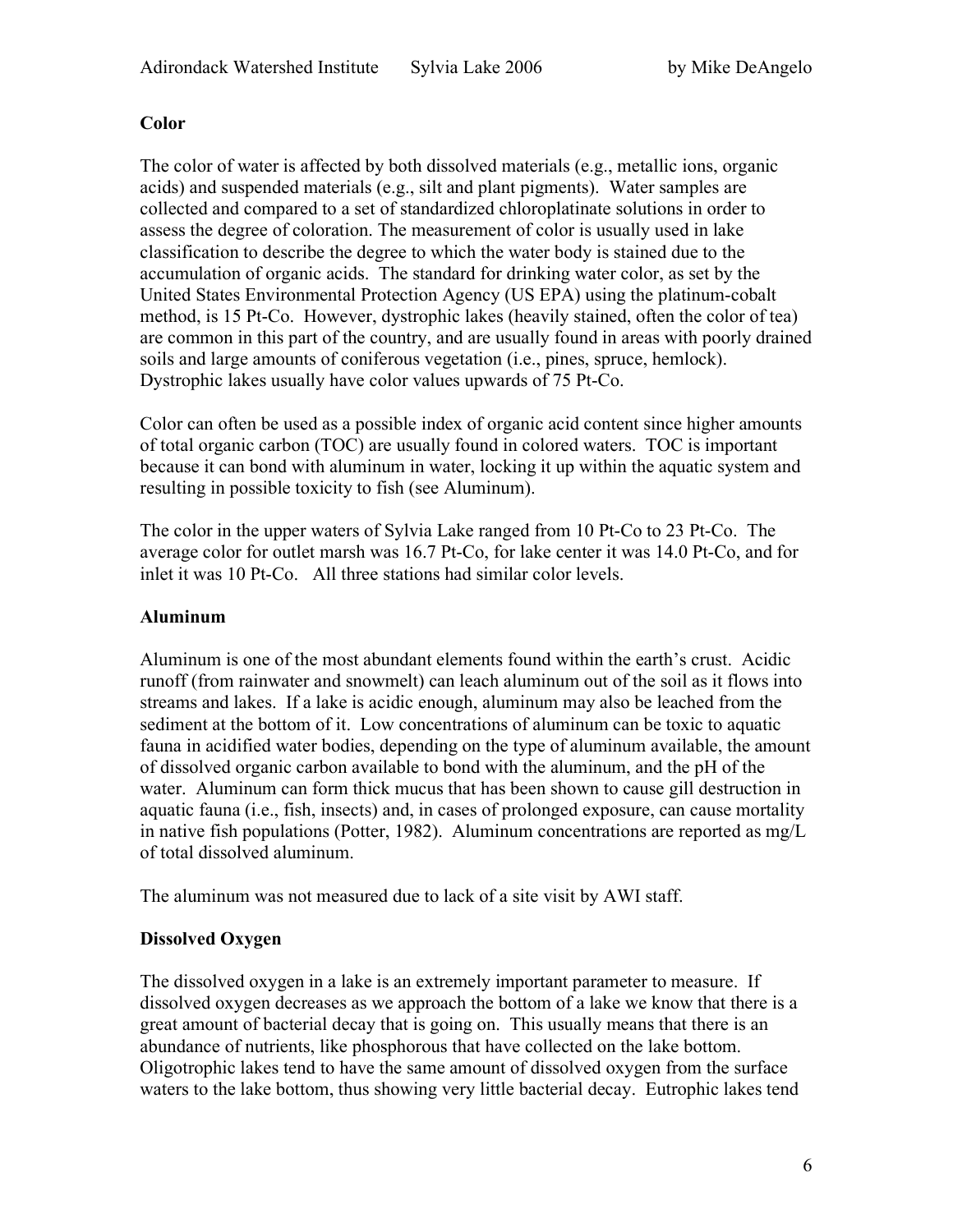to have so much decay that their bottom waters will have very little dissolved oxygen. Cold-water fish need 6.0 ppm dissolved oxygen to thrive and reproduce. Warm water fish need 4.0 ppm oxygen.

The dissolved oxygen profiles for 2006 were not measured due to the lack of a site visit.

#### **Summary**

Sylvia Lake was an unproductive oligotrophic lake during 2006 at all three stations tested. Based on the results of the 2006 Adirondack Lakes Assessment program, the acidity status of Sylvia Lake is considered to be satisfactory with no possible future threat from further acidic inputs due to its' high alkalinity and pH levels. All three stations showed similar results for all tests performed.

# **Literature Cited**

DEC & FOLA. (1990). Diet for a Small Lake: A New Yorker's Guide to Lake Management.

New York State Department of Environmental Conservation & The Federation of Lake Associations, Inc.: Albany, New York.

Greenberg, A.E., Eaton, A.D., and Leseri, L.A. (editors). (1999). Standard Methods for the

Examination of Water and Wastewater, 20<sup>th</sup> Edition. American Public Health Association: Washington, D.C.

Potter, W. (1982). *The Effects of Air Pollution and Acid Rain on Fish, Wildlife and Their Habitats – Lakes*. Technical Report FWS/OBS – 80/50.4. United States Fish and Wildlife Service, Biological Services Program: Washington, D.C.